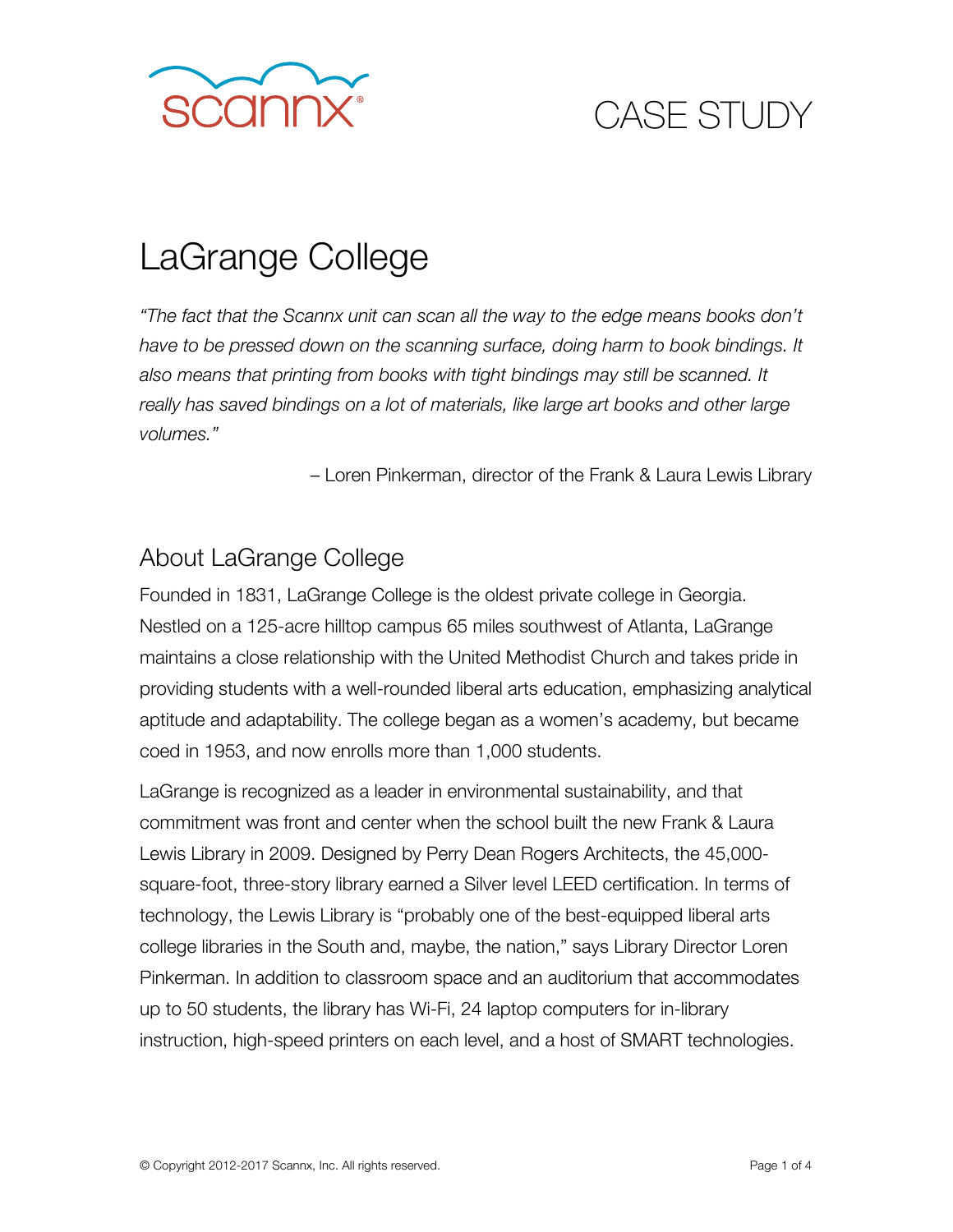

Originally, the library had two scanning solutions: a black-and-white Minolta book scanner on the upper level, and an overhead-style scanner in its archives section. Pinkerman added the Scannx Book ScanCenter, a self-service scanner integrated with an intuitive 15" touchscreen, to the mix, setting it up near the busy reference desk on the main level.

#### Scannx Delivers Easy-To-Use, Green Solution

The other scanners were complicated for students to use, Pinkerman says, noting that they required constant troubleshooting and did not offer as many options as the Book ScanCenter.

The Scannx solution completely met his first goal, which was to deliver an easy-touse, trouble-free scanning solution. "We are very service oriented and the product has just been incredibly well received by students and everyone in the library," he said. "They comment how easy it is to use and how quick it is to scan. They like how user-friendly the touch screen is, and the fact that the re-sizing of scans works well. That ease of use has almost eliminated the need for troubleshooting by librarians and staff, and eliminating paper jams on the copier machine. Basically, we've received no negative feedback."

Pinkerman's secondary goal of saving paper was also achieved. "We are trying to be green," he says. "We have a major effort on campus as far as recycling, and we've been concerned with the amount of paper generated from copiers and printers. Any opportunity to reduce the amount of paper being used is a real plus." In addition to the environmental implications, LaGrange doesn't charge students for printing, so less printing and copying also saves the school money.

After setting up the Book ScanCenter, about 50 percent of scans were sent to a printer, with the other half being e-mailed or saved to a USB drive. "We expect to see an increased number of scans going to USB or e-mail and less to a printer," he said. In addition, librarians have noticed a steep decline in the use of photocopiers.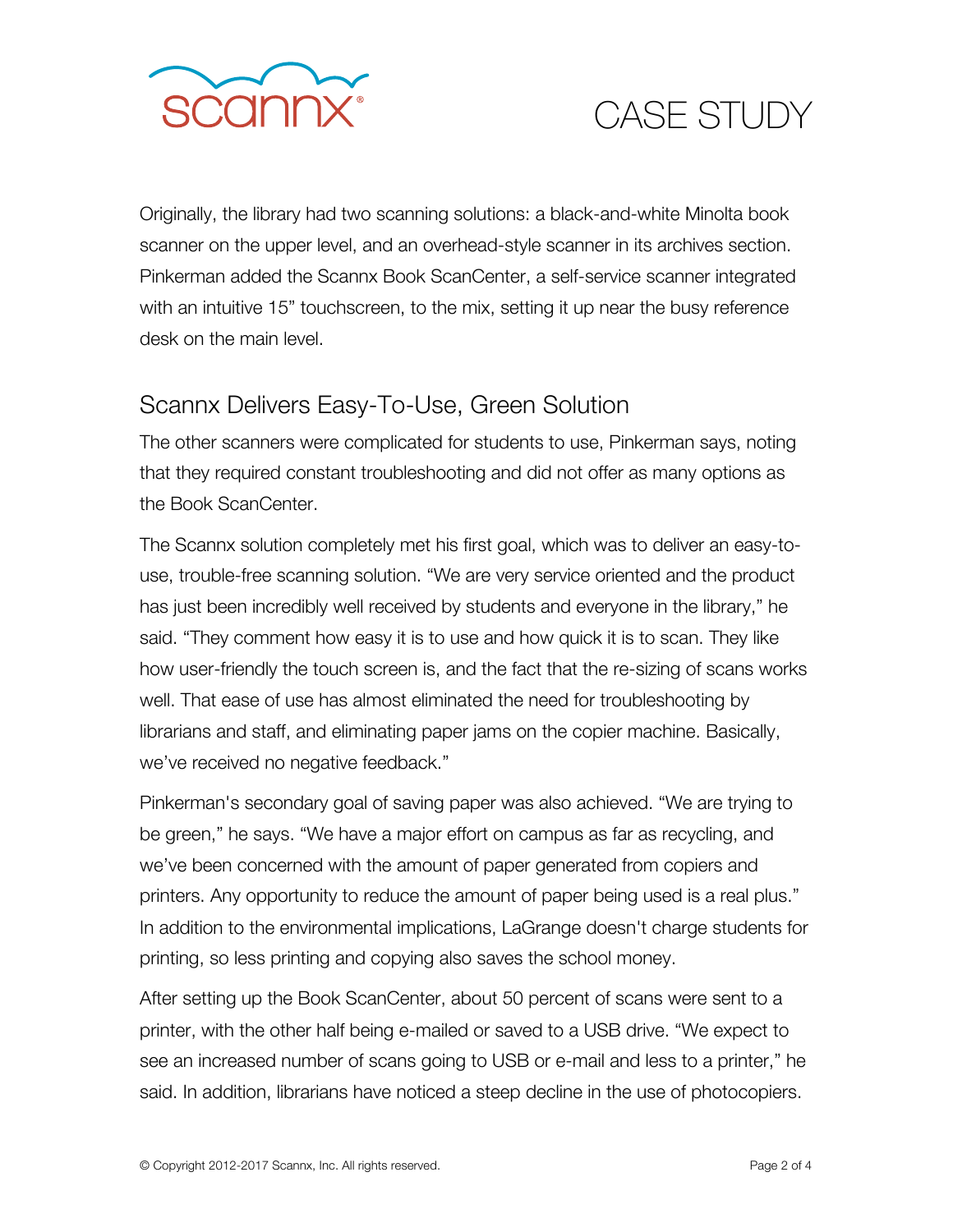

LaGrange Senior Krishmaa Robinson says she is using less paper since using the Scannx Book ScanCenter. "If you have to print something out, you may only need it for one thing. Now, if you can scan it to flash drive or send it to yourself in an email, you can throw it into the electronic trash without ever printing it. And I think less paper is a good thing." In addition, the scanner is saving her time. "The other day, I didn't go to one of my classes," she said. "My classmate gave me the notes and I didn't have to write them down. I was able to scan them quickly, instead of borrowing them for a few hours or overnight."

This real shift in how students use library materials is causing Pinkerman to rethink the use of space and the deployment of library resources. Now, the library is down to only one copier, and it is losing the popularity contest. "It's hardly ever used," he says. "But if I go out of my office right now, someone would be using the Scannx."

#### More References, Reduced Wear-and-Tear

There are also unexpected benefits that are harder to quantify. "Librarians have noticed a considerable increase in the use of print reference sources since the Scannx unit was installed," said Pinkerman. "Formerly, if a librarian suggested part of a reference text to a student, the student might glance over at the copy machine and say, 'Why bother?' Now, they can easily scan and incorporate them into their term papers and reports."

Robinson agrees. "I use it at least three times a week," she said. "It gives me the availability of the references when and where I want to use them. I don't have to be at the library."

The Interlibrary Loan Librarian also found the Book ScanCenter to be invaluable. In the past, when someone requested an article, they would make a photocopy and mail it. Now, they scan articles and e-mail them, saving packaging time, postage, and trips to the post office.